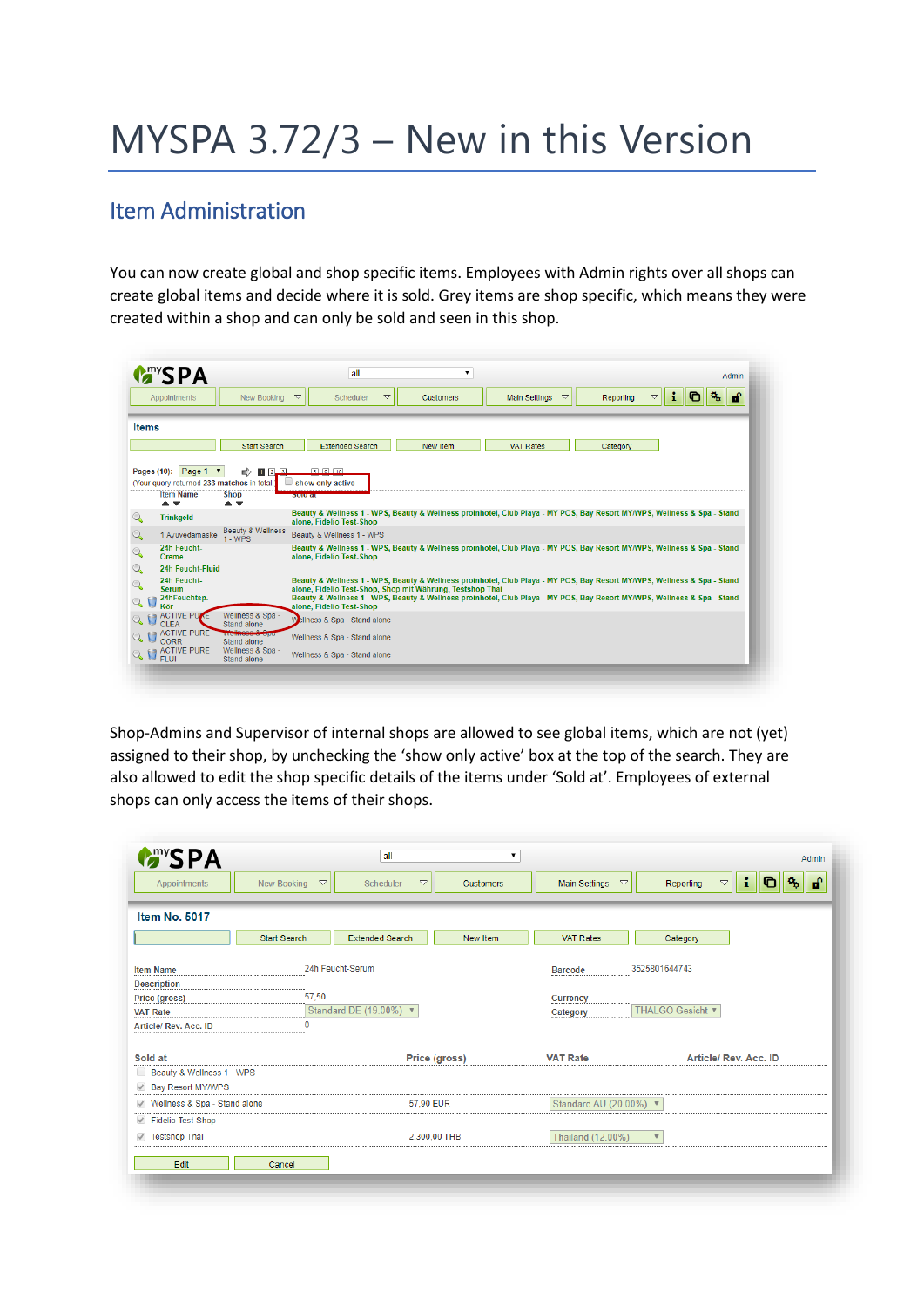# Item Booking

If you want to book an item for a guest without an appointment, you do not have to go to 'Customers', choose the customer file and click on 'Upselling' anymore.

There is a new tab under the main tab 'New Booking'.

|                              |                                   |                                           |                                                              | New Item                        |
|------------------------------|-----------------------------------|-------------------------------------------|--------------------------------------------------------------|---------------------------------|
| <b>MASPA</b>                 |                                   | New Package                               |                                                              |                                 |
| Appointments                 | $\bigtriangledown$<br>New Booking | $\triangledown$<br>Scheduler<br>Customers | Main Settings<br>$\triangledown$<br>Report                   | l<br>Open Packages              |
| <b>Upselling</b>             |                                   |                                           |                                                              | <b>Distances</b> and the second |
| Item<br>antiage              | Category                          | $\mathcal{L}_{\mathcal{A}}$               | Customer : Jones, Jennifer<br>$\mathcal{P}$                  |                                 |
| AntiAgeCreme 30<br>38,00 EUR | AntiAgeCreme 50<br>47,00 EUR      | AntiAgeFluid 50<br>35,00 EUR              | AntiAgeMilch 20<br>AntiAgeMilch 30<br>41,00 EUR<br>45.50 EUR |                                 |
| <b>B</b> Pay<br>Book         |                                   |                                           |                                                              |                                 |
|                              |                                   |                                           |                                                              |                                 |
|                              |                                   |                                           |                                                              |                                 |

New Booking

New Appointment

 $\overline{\phantom{a}}$ 

u.

## Guest Notes

Special information that you entered in the customer file under 'Comment' will now be shown in all of his appointments. User "Jones, Jennifer"

|                    |                                                                                                                                           |                                | <b>Start Search</b> | <b>Extended Search</b>   |  |
|--------------------|-------------------------------------------------------------------------------------------------------------------------------------------|--------------------------------|---------------------|--------------------------|--|
|                    |                                                                                                                                           | <b>Salutation</b>              |                     |                          |  |
| <b>Booking</b>     |                                                                                                                                           | <b>First Name</b>              | Jennifer            |                          |  |
|                    |                                                                                                                                           | <b>Street</b>                  | Dornkratz 1 WP      |                          |  |
| Treatment          | Firming Algae Mask Peeling 15 min                                                                                                         | Country                        | Germany             |                          |  |
| Room               | Energie                                                                                                                                   | <b>Phone</b>                   |                     | $+49(0)$ 611 - 95 000 50 |  |
| Specialist         | Melina                                                                                                                                    | <b>Mobile</b>                  |                     |                          |  |
|                    |                                                                                                                                           | E-Mail                         |                     |                          |  |
| Day                | 11/28/2017                                                                                                                                | <b>Birthday</b>                |                     |                          |  |
| Time               | 16:00 until 16:15                                                                                                                         |                                |                     |                          |  |
| <b>Total time</b>  | 16:00 until 16:15                                                                                                                         | Group                          |                     |                          |  |
|                    |                                                                                                                                           | active                         |                     |                          |  |
| Customer           | Jennifer Jones                                                                                                                            | Comment                        | nut allergy         |                          |  |
| Price              | 20,00 EUR                                                                                                                                 | <b>Username</b>                |                     |                          |  |
| <b>Guest Notes</b> | nut allergy                                                                                                                               |                                |                     |                          |  |
| <b>Last Edit</b>   |                                                                                                                                           |                                |                     |                          |  |
|                    | Admin, 11/28/2017 15:46 : The treatment Firming Algae Mask Peeling 15 min on 28.11.2017 at 16:00 hrs was booked.                          |                                |                     |                          |  |
|                    |                                                                                                                                           |                                |                     |                          |  |
|                    |                                                                                                                                           |                                |                     |                          |  |
|                    | $\blacktriangleright$ Edit $  $ $\blacksquare$ Move/Replace $  \bigodot$ Cancel $  \bigodot$ Print $  \bigodot$ Proof of Performance $  $ | No show Article   <b>B</b> Pay |                     |                          |  |
|                    |                                                                                                                                           |                                |                     |                          |  |

You can also edit the notes when you edit the appointment and it will be saved in his customer data and shown in all future appointments.